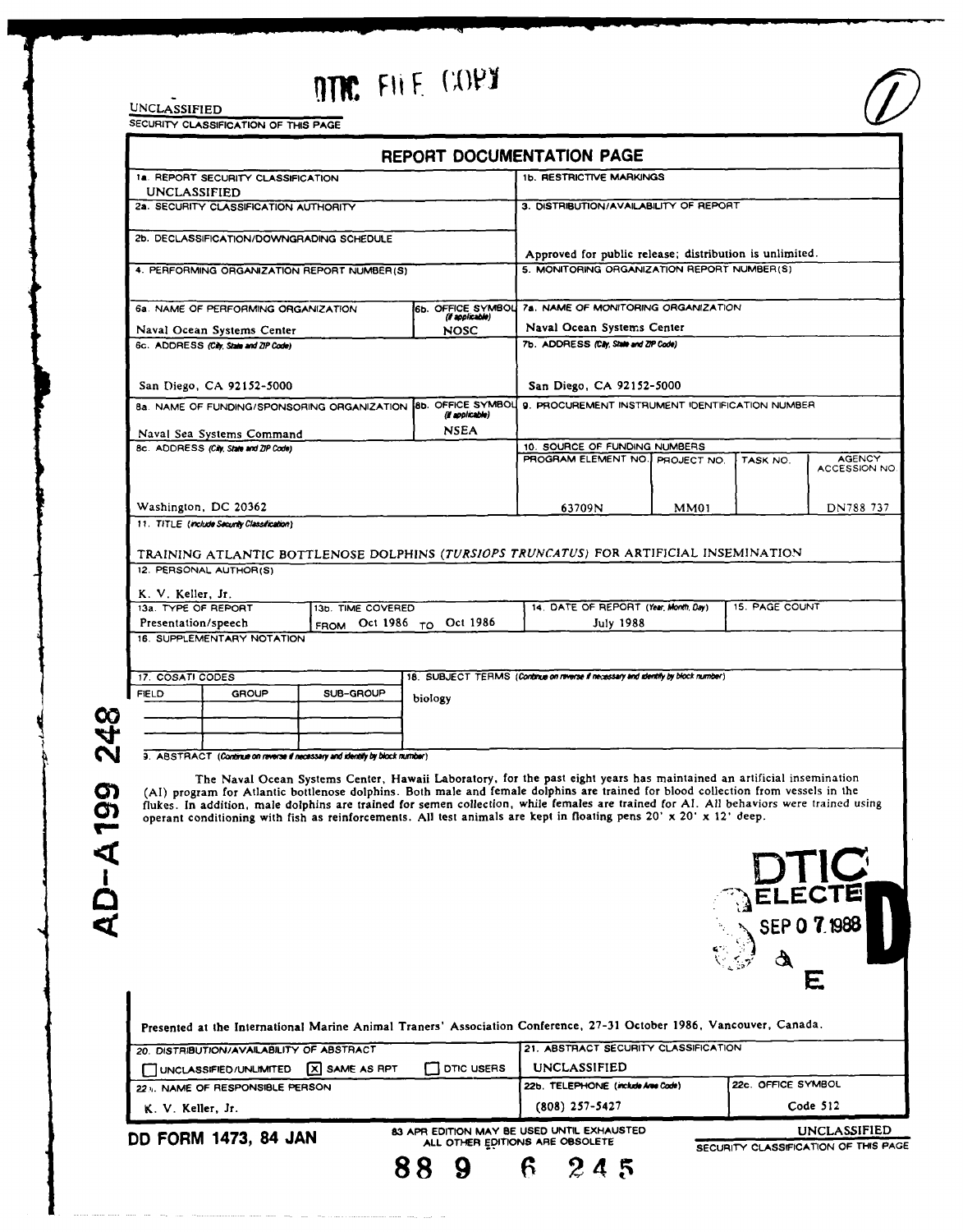# TRAINING ATLANTIC **BOTTLENOSE** DOLPHINS (Tursiops truncatus) FOR ARTIFICIAL **INSEMINATION** Karl V. Keller Naval Ocean Systems Center, Hawaii Laboratory Kailua, HI **96734**

## INTRODUCTION

The Naval Ocean Systems Center, Hawaii Laboratory, for the past eight years has maintained an artificial insemination (AI) program for Atlantic bottlenose dolphins. Both male and female dolphins are trained for blood collection from vessels,in the flukes. In addition, male dolphins are trained for semen collection, while females are trained for AI. All behaviors were trained using operant conditioning with fish as reinforcements. All test animals are kept in floating pens 20' x 20' x 12' deep.

### **BLOOD COLLECTION** FROM **FLUKES**

Both male and female dolphins are trained to present their flukes for blood sampling to measure the seasonal fluctuations of testosterone and progesterone levels. This training is difficult because the animal must remain motionless during venipuncture. Initial training began with basic handling of the animal in the water. While the animal was stationed near the side of the pen, we reinforced the animal for allowing us to manipulate its flukes. In time, we paired manipulation of this area with a simple hand cue. After we established stimulus control, we gradually raised the flukes from the water and placed them on the pen deck while the animal remained on its side. With the flukes resting on a pad on the deck, we gradually increased manipulation of the flukes to simulate the actual blood sampling procedure. Throughout most of the training a second person observed the training and eventually assisted during the blood collection. Once good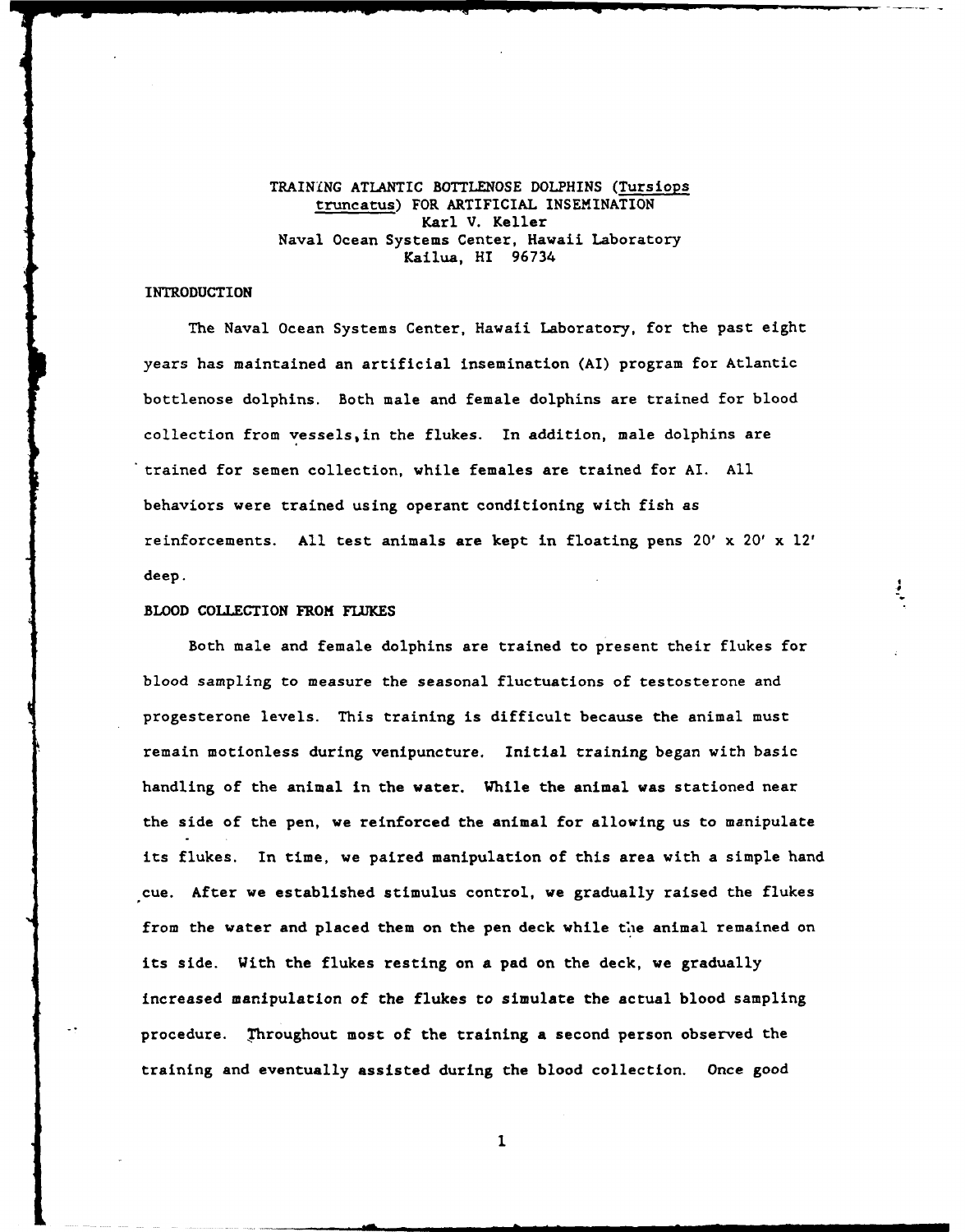stimulus control was established, we held the flukes about 4 minutes for actual blood collection. Initial blood sampling was short, lasting about one to two minutes; it was gradually increased over several days to the desired time interval. A consistent body position for fluke bleeding was important. Having the animal on its side and parallel to the pen with its ventral surface facing the pen deck is the best position for bleeding. If the animal's head is farther away from the pen deck, the animal twists, resulting in more fluke movement. With its ventral surface parallel to the pen deck, the animal appears to be comfortable and can see the trainers. Because the animal can breathe easily in this position, it can hold the position longer. The dolphin can be bled from either the dorsal or ventral side by changing the angle of the flukes.

To maintain the behavior over time, we practiced imitating the actual bleeding process without the venipuncture. We varied the length of holding the flukes so the animal did not anticipate the end of the behavior. We ended the fluke-holding behavior when the animal was quiet and relaxed. SEMEN COLLECTION

Because this procedure has not previously been performed on dolphins, we developed a new process. The training steps consisted of correct body position, penis erection, and semen collection. It took about 49 days to train two captive males.

Initially, the animal was trained to station horizontally with its ventrum facing the water's surface. After the proper body orientation was under stimulus control, the next phase began.

The initiation of penis erection was difficult to convey to the animal. The training sessions were about 20 minutes per day. The animal was rewarded for its movement of the genital slit opening and exposure of the penis tip. Once the exposure of the penis tip was consistent, we reinforced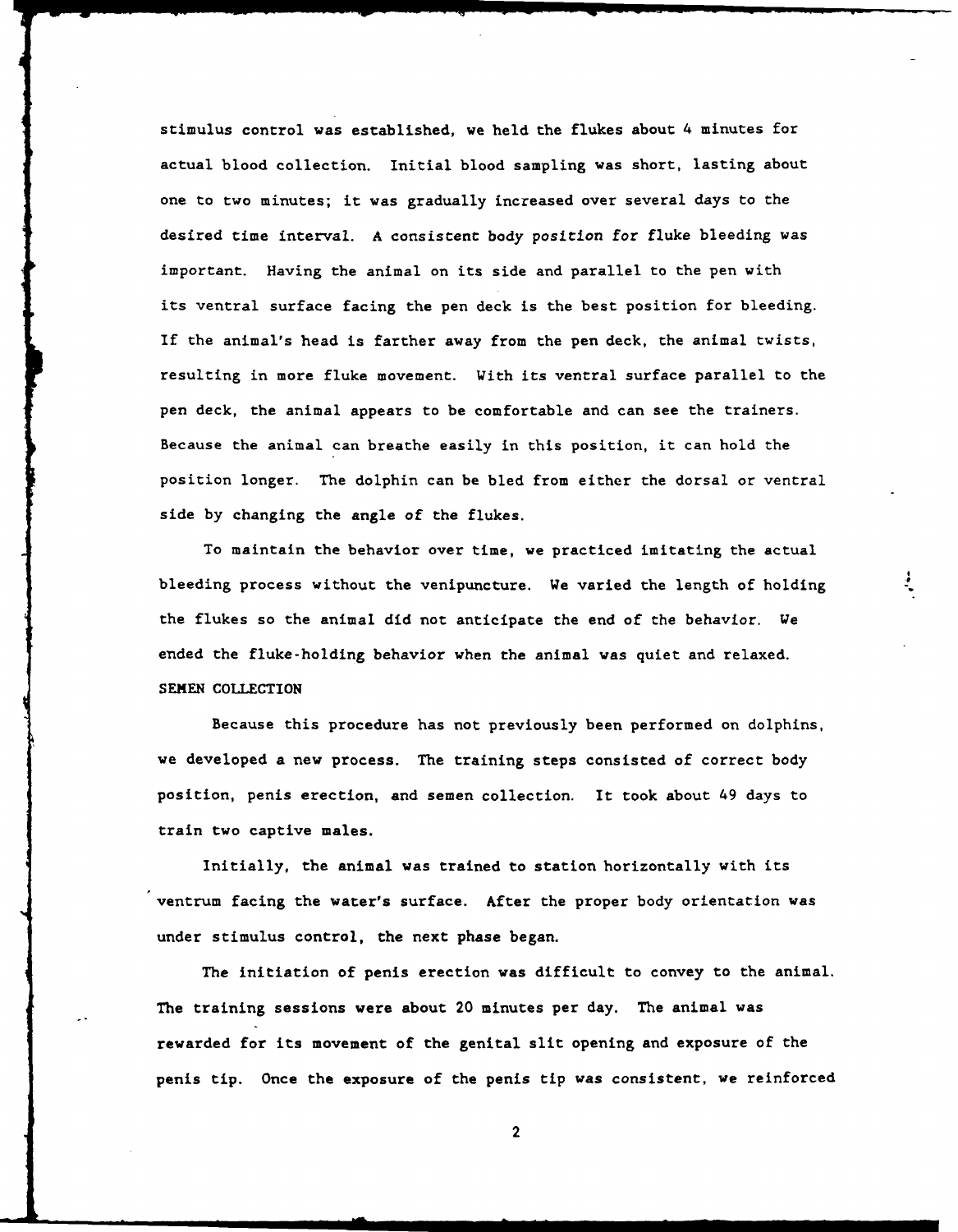this behavior after every other response. Partial erections were reinforced immediately with fish.

The erection behavior was shaped by reinforcing greater and greater exposure in a step-like manner and by using intermittent reinforcement. First, partial erections of one inch were reinforced after every other response. Partial erections greater than one inch were reinforced immediately. Then partial erections to two inches were reinforced on about every seventh response, with greater erections reinforced immediately. Finally, when partial erections of greater than two inches were consistently performed, the behavior was reinforced on about every seventh response. Full erections were reinforced immediately.

After penis erection was controlled, the animal's position with respect to the pen deck was shaped to allow the trainer easy access to the genital slit area.

The final stage in this training was collection of the ejaculate. The samples were collected in glass test tubes with an attached clear plastic sleeve. The clear plastic sleeve was slipped over the tip of the penis. The trainer applied slight pressure and massage and funneled the ejaculate into the collection tube. Using these techniques semen was collected reliably for three years, adding to knowledge of the dolphin reproductive biology (Schroeder, et al., 1983).

### ARTIFICIAL INSEMINATION

The process of **Al** has been used with many species of terrestrial mammals, e.g., horses, cows, dogs (Comes, **1977;** Watson, **1978).** At Naval Ocean Systems Center we have made the first attempts to use Al procedures in the dolphin (Schroeder, 1984). The reproductive system of the female bottlenose dolphin includes a pseudocervix with muscular folds in the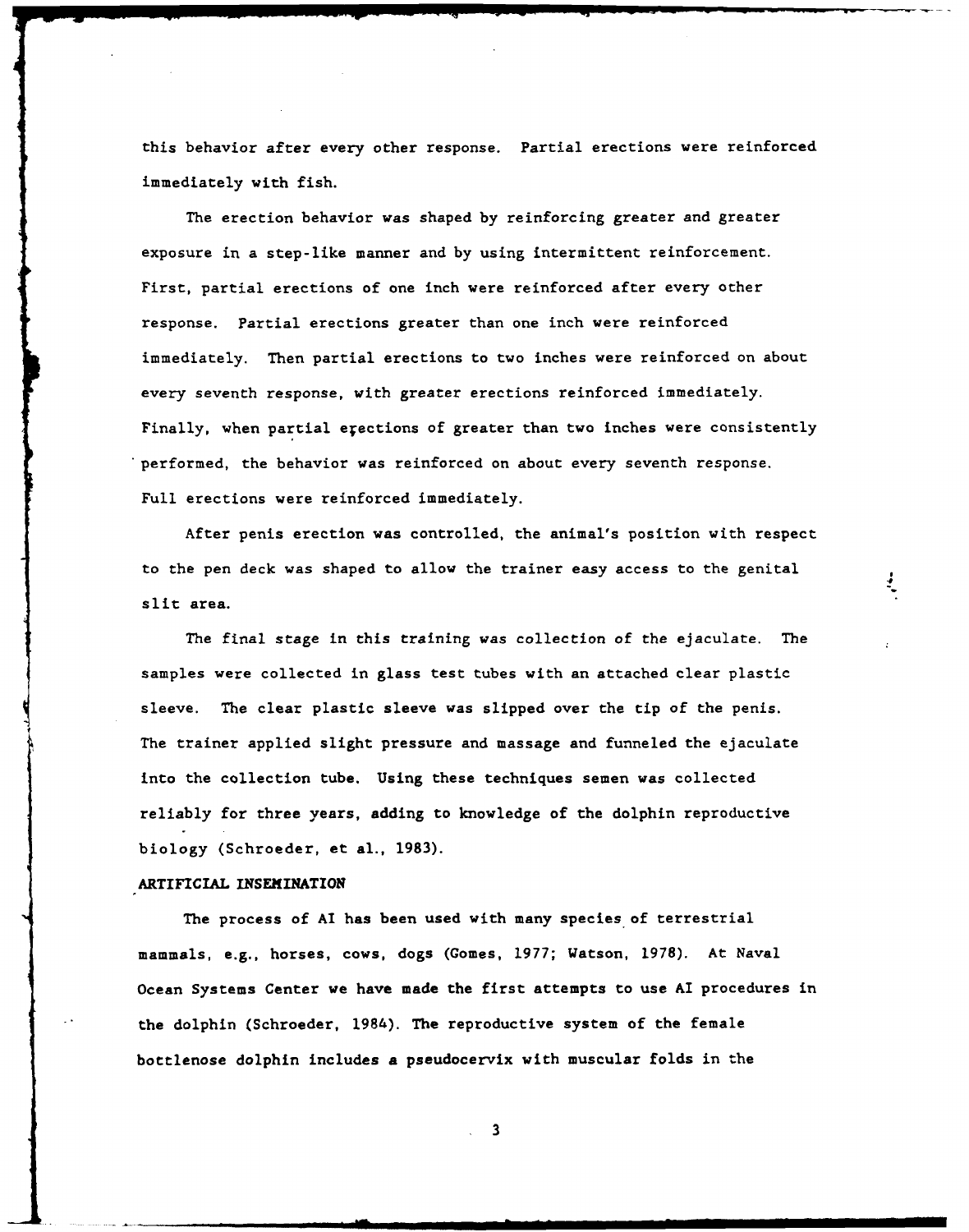vaginal wall. In T. truncatus there are at least two of these folds, and there can be as many as **6** to 12 in certain balaenopterids (Harrison, **1969).** This pseudocervix is within the spermathecal recess, where sperm is deposited during copulation. In the AI process, semen collected from a male dolphin is placed in the spermathecal recess with the aid of a fiber-optic laryngoscope (Schroeder, **1985).**

Female dolphins were conditioned to handling with simulated **Al** procedures. The dolphins were caught by a stranding device. The animal was placed in a fleece-lined stretcher with openings for the flippers and a slit for the genital area, then laid on its side on a pen deck padded with foam rubber. After **15** minutes of occasional manipulation of the genital area, the animal was returned to the floating pen and rewarded.

During the actual **AI** procedure, we used a speculum and a fiber-optic laryngoscope to locate the mouth of the pseudocervix and direct the laryngoscope tip into the spermathecal recess. Three milliliters of semen were deposited in the spermathecal recess using the laryngoscope's internal channel.

#### **SUMMARY**

This paper has described some basic training techniques for **Al** of Atlantic bottlenose dolphins. Both male and female dolphins, after training, voluntarily submitted to blood collection via fluke bleeding. Male dolphins were trained for semen collection, while females were trained to submit for **AI** procedures.

Similar **AI** programs of other species of small cetaceans, if successful, could decrease our reliance on acquiring mammals from the wild. **A** marine mammal sperm bank also could ensure genetic variability and preserve gene pools of endangered species.